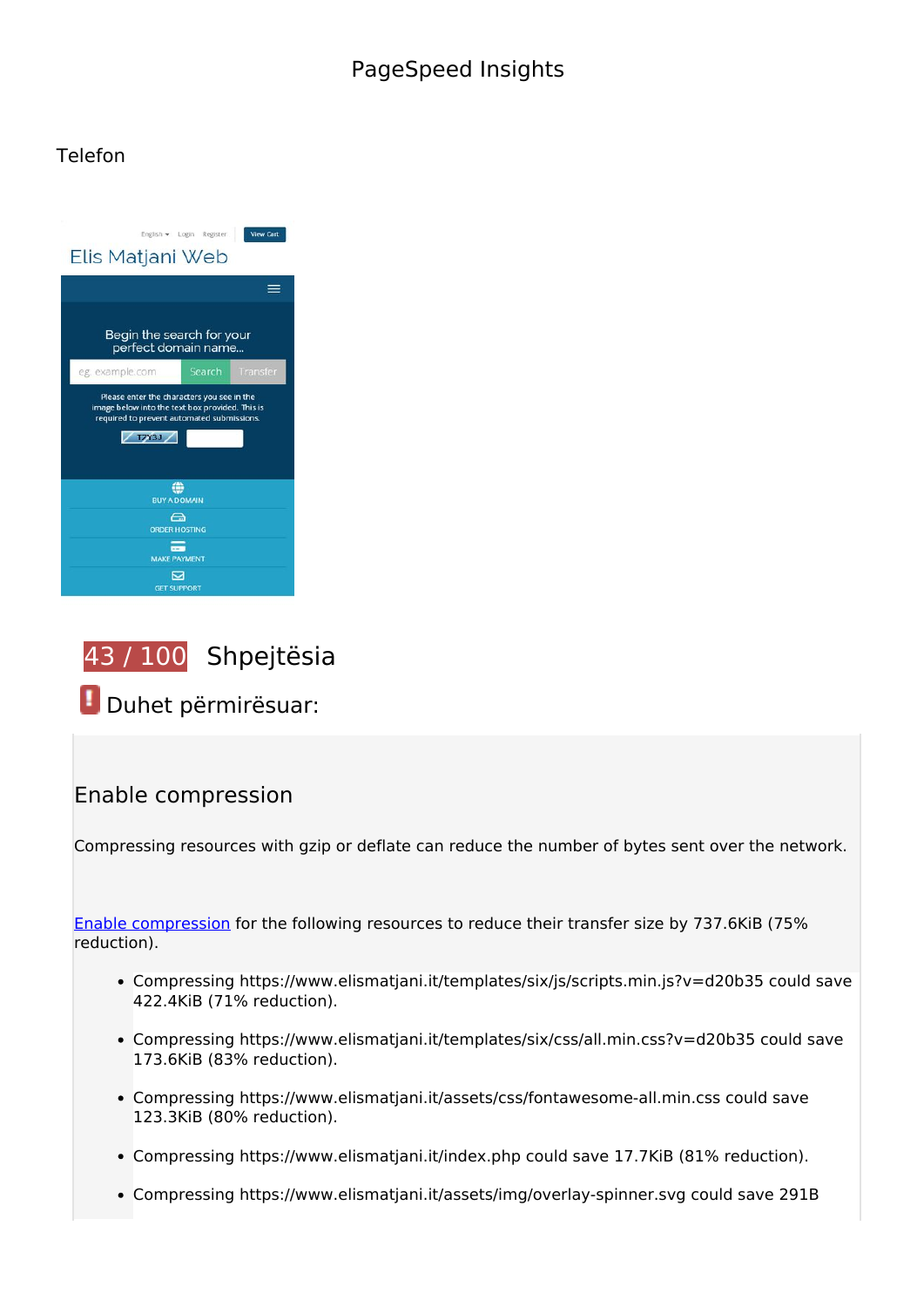#### **Telefon**

(41% reduction).

- Compressing https://www.elismatjani.it/assets/img/clippy.svg could save 212B (41% reduction).
- Compressing https://www.elismatjani.it/templates/six/css/custom.css could save 101B (48% reduction).

## **Eliminate render-blocking JavaScript and CSS in above-the-fold content**

Your page has 1 blocking script resources and 4 blocking CSS resources. This causes a delay in rendering your page.

None of the above-the-fold content on your page could be rendered without waiting for the following resources to load. Try to defer or asynchronously load blocking resources, or inline the critical portions of those resources directly in the HTML.

[Remove render-blocking JavaScript](http://test.al/redirect.php?url=https%3A%2F%2Fdevelopers.google.com%2Fspeed%2Fdocs%2Finsights%2FBlockingJS):

https://www.elismatjani.it/templates/six/js/scripts.min.js?v=d20b35

[Optimize CSS Delivery](http://test.al/redirect.php?url=https%3A%2F%2Fdevelopers.google.com%2Fspeed%2Fdocs%2Finsights%2FOptimizeCSSDelivery) of the following:

- https://fonts.googleapis.com/css?family=Open+Sans:300,400,600|Raleway:400,700
- https://www.elismatjani.it/templates/six/css/all.min.css?v=d20b35
- https://www.elismatjani.it/assets/css/fontawesome-all.min.css
- https://www.elismatjani.it/templates/six/css/custom.css

# **Përmiresim për tu konsideruar:**

#### **Leverage browser caching**

Setting an expiry date or a maximum age in the HTTP headers for static resources instructs the browser to load previously downloaded resources from local disk rather than over the network.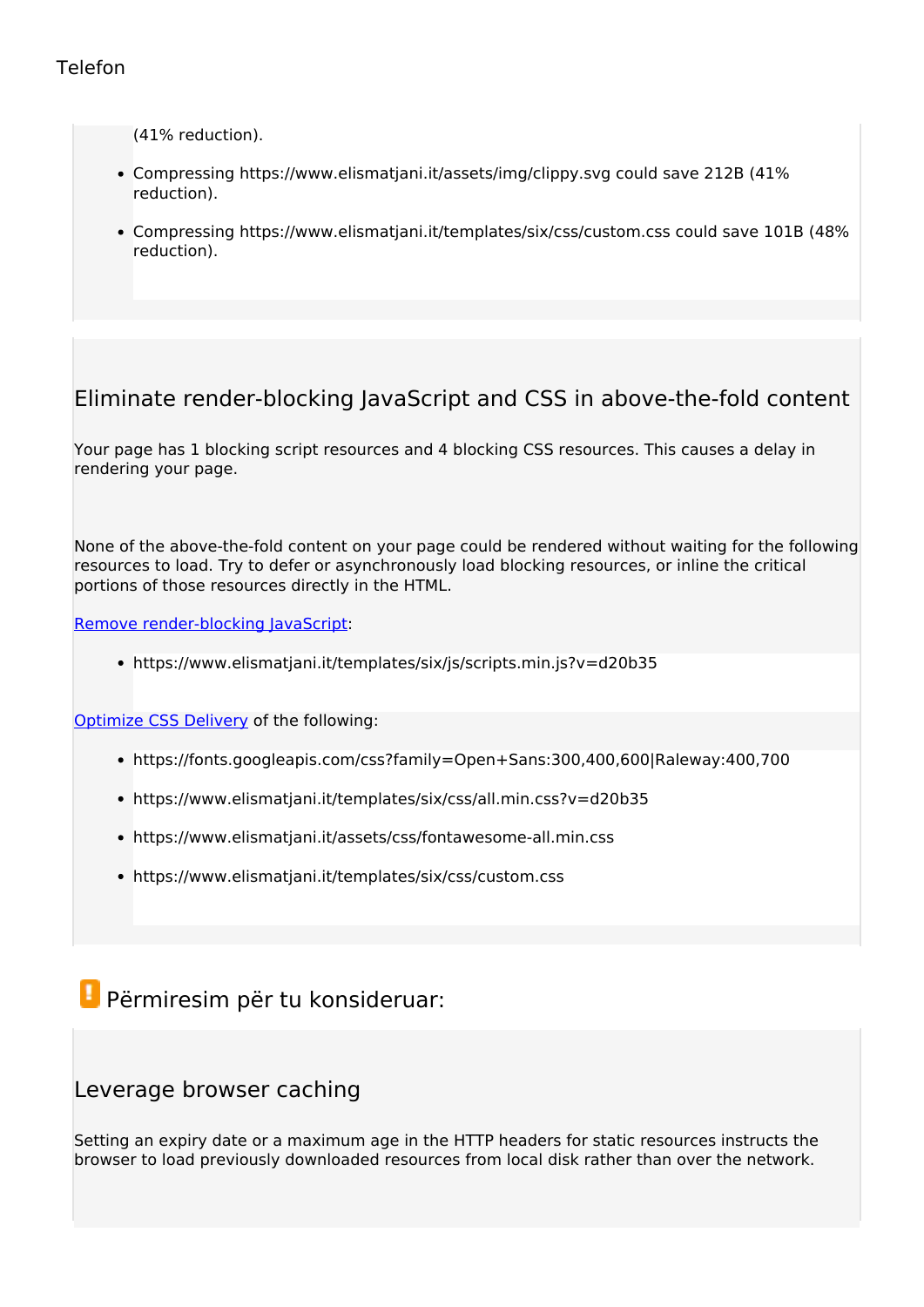#### **Telefon**

[Leverage browser caching](http://test.al/redirect.php?url=https%3A%2F%2Fdevelopers.google.com%2Fspeed%2Fdocs%2Finsights%2FLeverageBrowserCaching) for the following cacheable resources:

- https://www.elismatjani.it/assets/css/fontawesome-all.min.css (expiration not specified)
- https://www.elismatjani.it/assets/img/clippy.svg (expiration not specified)
- https://www.elismatjani.it/assets/img/overlay-spinner.svg (expiration not specified)
- https://www.elismatjani.it/templates/six/css/custom.css (expiration not specified)

## **Minify CSS**

Compacting CSS code can save many bytes of data and speed up download and parse times.

[Minify CSS](http://test.al/redirect.php?url=https%3A%2F%2Fdevelopers.google.com%2Fspeed%2Fdocs%2Finsights%2FMinifyResources) for the following resources to reduce their size by 214B (100% reduction).

Minifying https://www.elismatjani.it/templates/six/css/custom.css could save 214B (100% reduction).

## **Minify HTML**

Compacting HTML code, including any inline JavaScript and CSS contained in it, can save many bytes of data and speed up download and parse times.

[Minify HTML](http://test.al/redirect.php?url=https%3A%2F%2Fdevelopers.google.com%2Fspeed%2Fdocs%2Finsights%2FMinifyResources) for the following resources to reduce their size by 10.7KiB (50% reduction).

Minifying https://www.elismatjani.it/index.php could save 10.7KiB (50% reduction).

## **Optimize images**

Properly formatting and compressing images can save many bytes of data.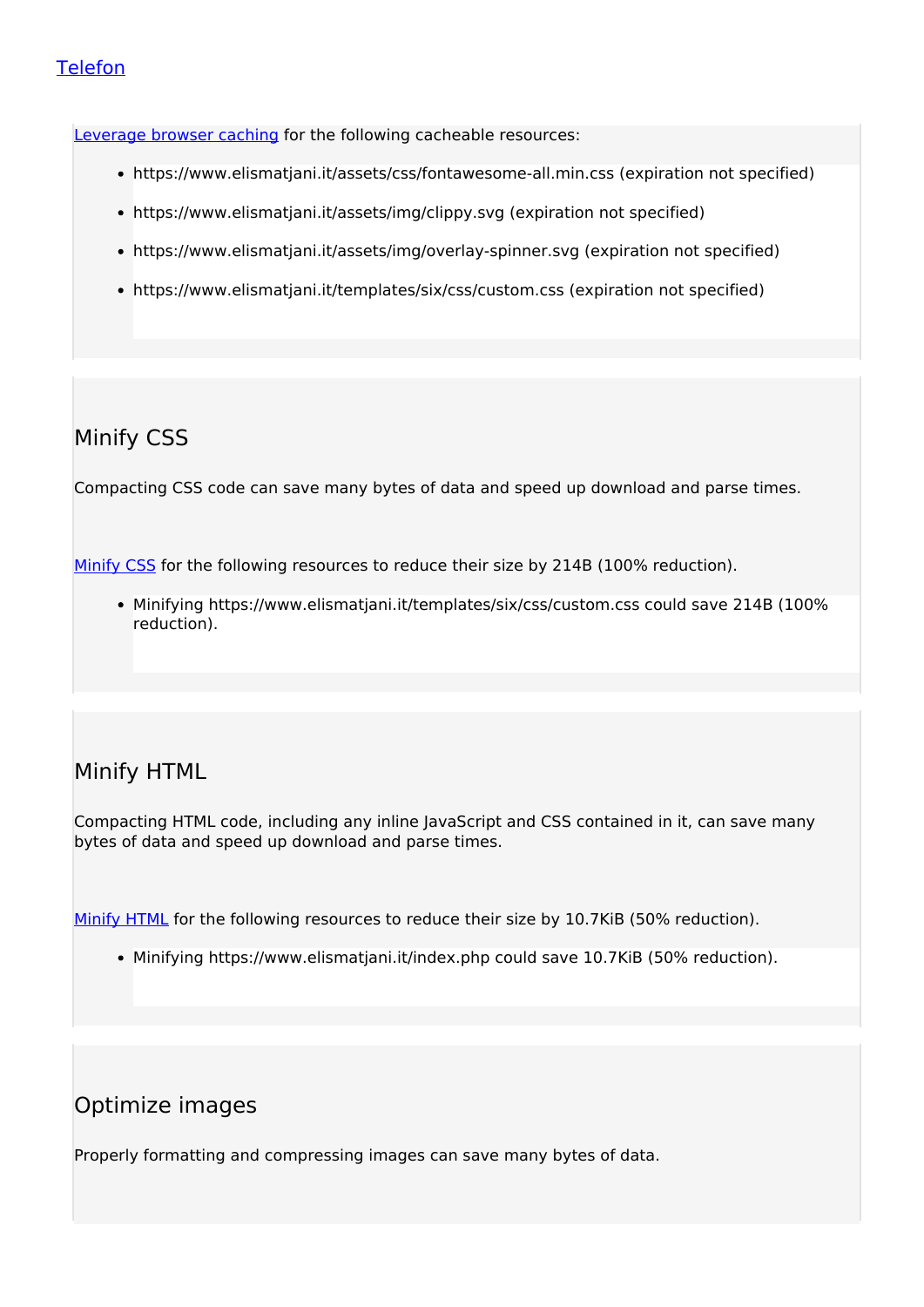#### **Telefon**

[Optimize the following images](http://test.al/redirect.php?url=https%3A%2F%2Fdevelopers.google.com%2Fspeed%2Fdocs%2Finsights%2FOptimizeImages) to reduce their size by 486B (30% reduction).

Compressing https://www.elismatjani.it/includes/verifyimage.php could save 486B (30% reduction).

# **Kalon 4 kontrolle**

## **Avoid landing page redirects**

Your page has no redirects. Learn more about [avoiding landing page redirects](http://test.al/redirect.php?url=https%3A%2F%2Fdevelopers.google.com%2Fspeed%2Fdocs%2Finsights%2FAvoidRedirects).

#### **Reduce server response time**

Your server responded quickly. Learn more about [server response time optimization](http://test.al/redirect.php?url=https%3A%2F%2Fdevelopers.google.com%2Fspeed%2Fdocs%2Finsights%2FServer).

# **Minify JavaScript**

Your JavaScript content is minified. Learn more about [minifying JavaScript](http://test.al/redirect.php?url=https%3A%2F%2Fdevelopers.google.com%2Fspeed%2Fdocs%2Finsights%2FMinifyResources).

#### **Prioritize visible content**

You have the above-the-fold content properly prioritized. Learn more about [prioritizing visible](http://test.al/redirect.php?url=https%3A%2F%2Fdevelopers.google.com%2Fspeed%2Fdocs%2Finsights%2FPrioritizeVisibleContent) [content](http://test.al/redirect.php?url=https%3A%2F%2Fdevelopers.google.com%2Fspeed%2Fdocs%2Finsights%2FPrioritizeVisibleContent).

# **100 / 100** Eksperienca e përdoruesit

 **Kalon 5 kontrolle** 

## **Avoid plugins**

Your page does not appear to use plugins, which would prevent content from being usable on many platforms. Learn more about the importance of [avoiding plugins.](http://test.al/redirect.php?url=https%3A%2F%2Fdevelopers.google.com%2Fspeed%2Fdocs%2Finsights%2FAvoidPlugins)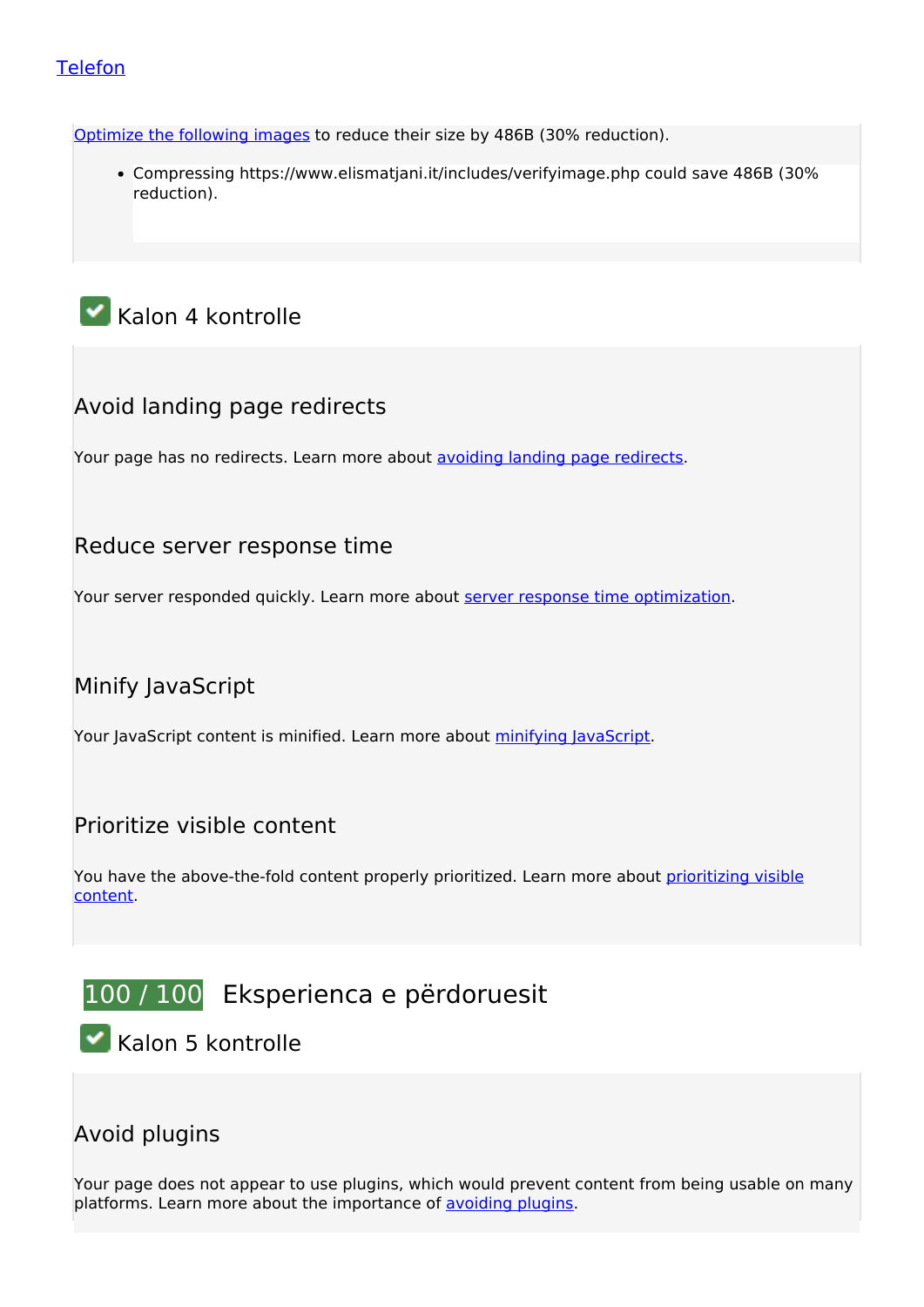# **Configure the viewport**

Your page specifies a viewport matching the device's size, which allows it to render properly on all devices. Learn more about [configuring viewports](http://test.al/redirect.php?url=https%3A%2F%2Fdevelopers.google.com%2Fspeed%2Fdocs%2Finsights%2FConfigureViewport).

## **Size content to viewport**

The contents of your page fit within the viewport. Learn more about [sizing content to the viewport.](http://test.al/redirect.php?url=https%3A%2F%2Fdevelopers.google.com%2Fspeed%2Fdocs%2Finsights%2FSizeContentToViewport)

## **Size tap targets appropriately**

All of your page's links/buttons are large enough for a user to easily tap on a touchscreen. Learn more about [sizing tap targets appropriately.](http://test.al/redirect.php?url=https%3A%2F%2Fdevelopers.google.com%2Fspeed%2Fdocs%2Finsights%2FSizeTapTargetsAppropriately)

#### **Use legible font sizes**

The text on your page is legible. Learn more about [using legible font sizes](http://test.al/redirect.php?url=https%3A%2F%2Fdevelopers.google.com%2Fspeed%2Fdocs%2Finsights%2FUseLegibleFontSizes).

#### **Desktop**





 **Duhet përmirësuar:**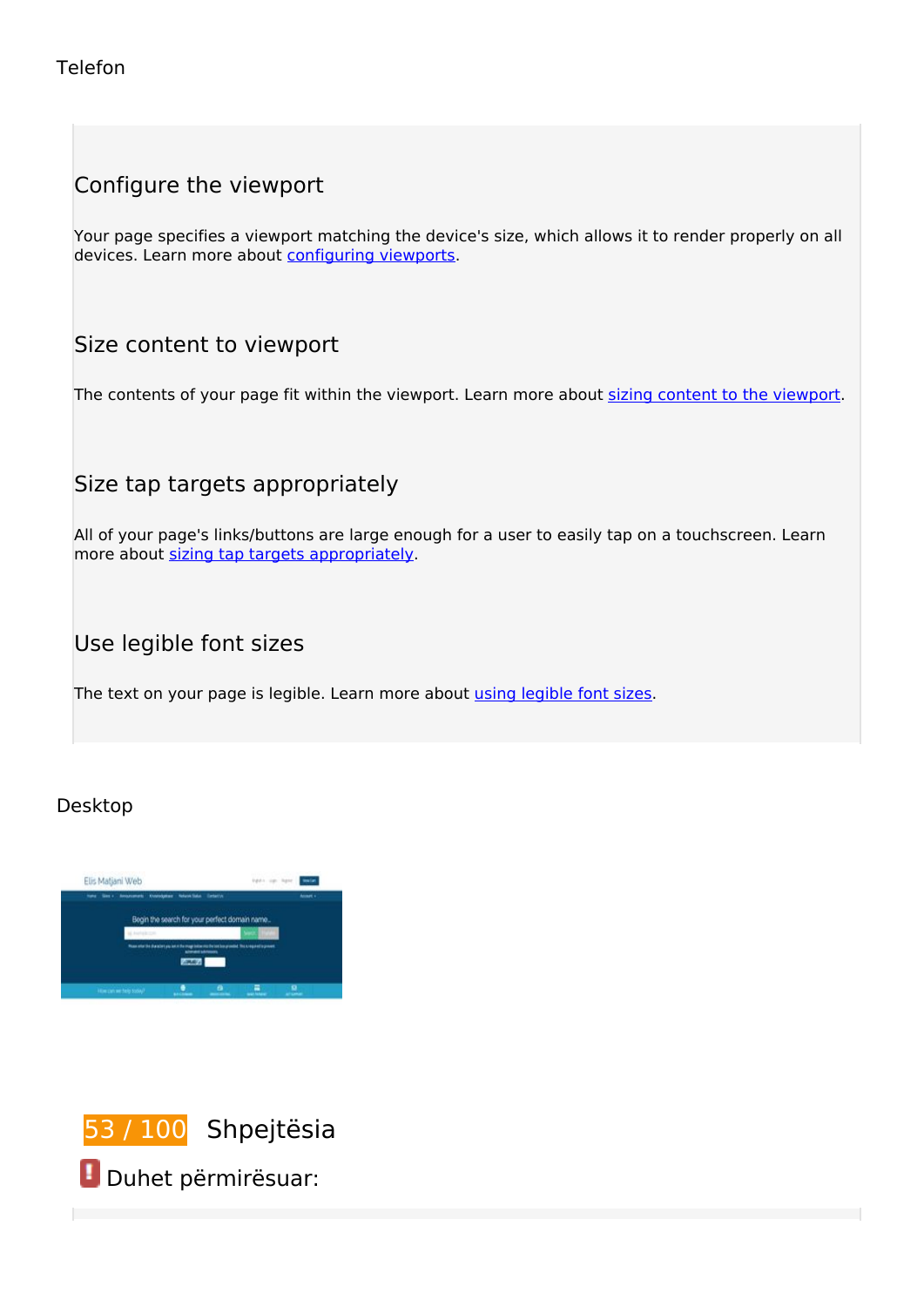# **Enable compression**

Compressing resources with gzip or deflate can reduce the number of bytes sent over the network.

[Enable compression](http://test.al/redirect.php?url=https%3A%2F%2Fdevelopers.google.com%2Fspeed%2Fdocs%2Finsights%2FEnableCompression) for the following resources to reduce their transfer size by 737.6KiB (75% reduction).

- Compressing https://www.elismatjani.it/templates/six/js/scripts.min.js?v=d20b35 could save 422.4KiB (71% reduction).
- Compressing https://www.elismatjani.it/templates/six/css/all.min.css?v=d20b35 could save 173.6KiB (83% reduction).
- Compressing https://www.elismatjani.it/assets/css/fontawesome-all.min.css could save 123.3KiB (80% reduction).
- Compressing https://www.elismatjani.it/index.php could save 17.7KiB (81% reduction).
- Compressing https://www.elismatjani.it/assets/img/overlay-spinner.svg could save 291B (41% reduction).
- Compressing https://www.elismatjani.it/assets/img/clippy.svg could save 212B (41% reduction).
- Compressing https://www.elismatjani.it/templates/six/css/custom.css could save 101B (48% reduction).

#### **Eliminate render-blocking JavaScript and CSS in above-the-fold content**

Your page has 1 blocking script resources and 4 blocking CSS resources. This causes a delay in rendering your page.

None of the above-the-fold content on your page could be rendered without waiting for the following resources to load. Try to defer or asynchronously load blocking resources, or inline the critical portions of those resources directly in the HTML.

[Remove render-blocking JavaScript](http://test.al/redirect.php?url=https%3A%2F%2Fdevelopers.google.com%2Fspeed%2Fdocs%2Finsights%2FBlockingJS):

https://www.elismatjani.it/templates/six/js/scripts.min.js?v=d20b35

[Optimize CSS Delivery](http://test.al/redirect.php?url=https%3A%2F%2Fdevelopers.google.com%2Fspeed%2Fdocs%2Finsights%2FOptimizeCSSDelivery) of the following: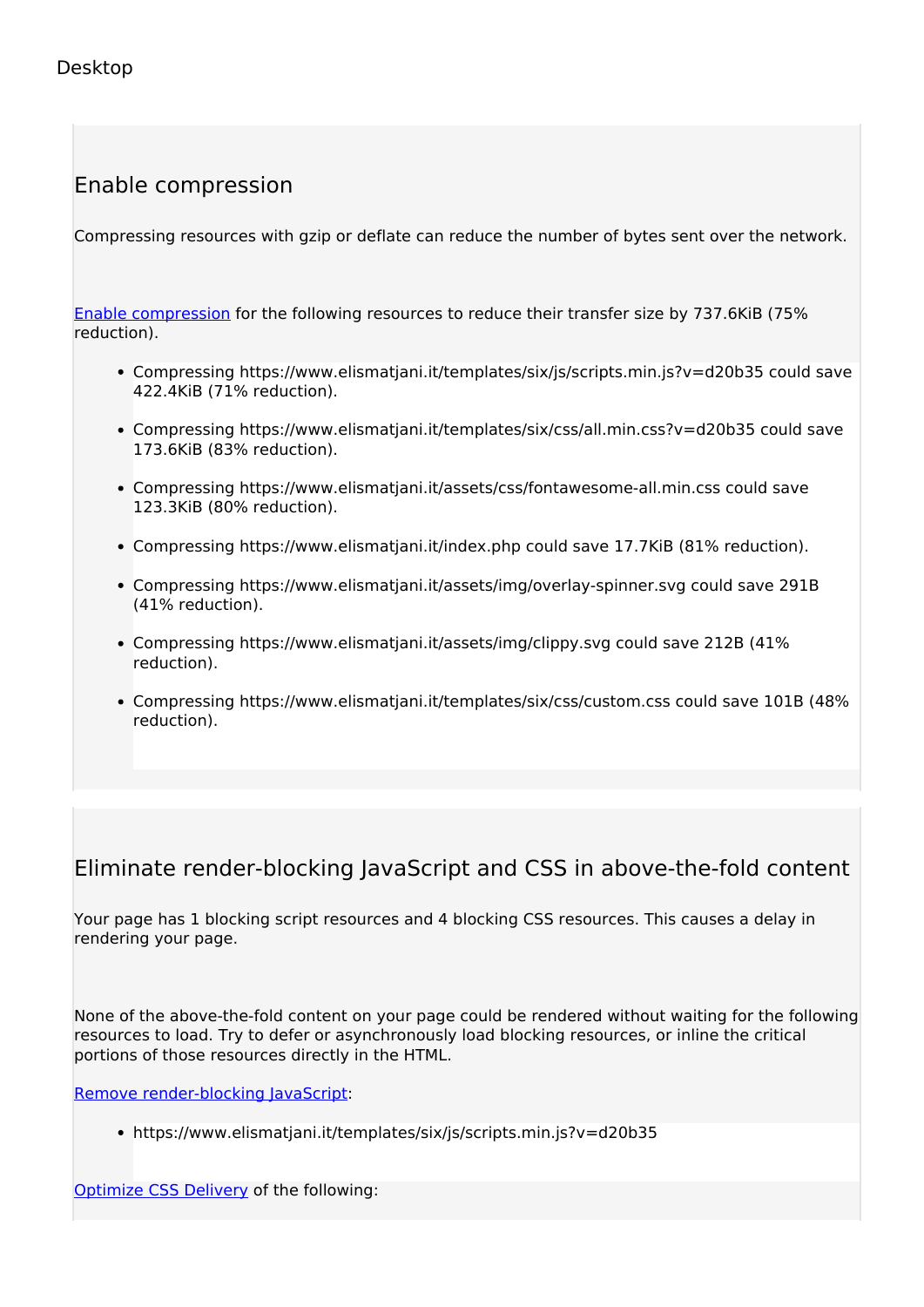#### **Desktop**

- https://fonts.googleapis.com/css?family=Open+Sans:300,400,600|Raleway:400,700
- https://www.elismatjani.it/templates/six/css/all.min.css?v=d20b35
- https://www.elismatjani.it/assets/css/fontawesome-all.min.css
- https://www.elismatjani.it/templates/six/css/custom.css

# **Përmiresim për tu konsideruar:**

#### **Leverage browser caching**

Setting an expiry date or a maximum age in the HTTP headers for static resources instructs the browser to load previously downloaded resources from local disk rather than over the network.

[Leverage browser caching](http://test.al/redirect.php?url=https%3A%2F%2Fdevelopers.google.com%2Fspeed%2Fdocs%2Finsights%2FLeverageBrowserCaching) for the following cacheable resources:

- https://www.elismatjani.it/assets/css/fontawesome-all.min.css (expiration not specified)
- https://www.elismatjani.it/assets/img/clippy.svg (expiration not specified)
- https://www.elismatjani.it/assets/img/overlay-spinner.svg (expiration not specified)
- https://www.elismatjani.it/templates/six/css/custom.css (expiration not specified)

#### **Minify CSS**

Compacting CSS code can save many bytes of data and speed up download and parse times.

[Minify CSS](http://test.al/redirect.php?url=https%3A%2F%2Fdevelopers.google.com%2Fspeed%2Fdocs%2Finsights%2FMinifyResources) for the following resources to reduce their size by 214B (100% reduction).

Minifying https://www.elismatjani.it/templates/six/css/custom.css could save 214B (100% reduction).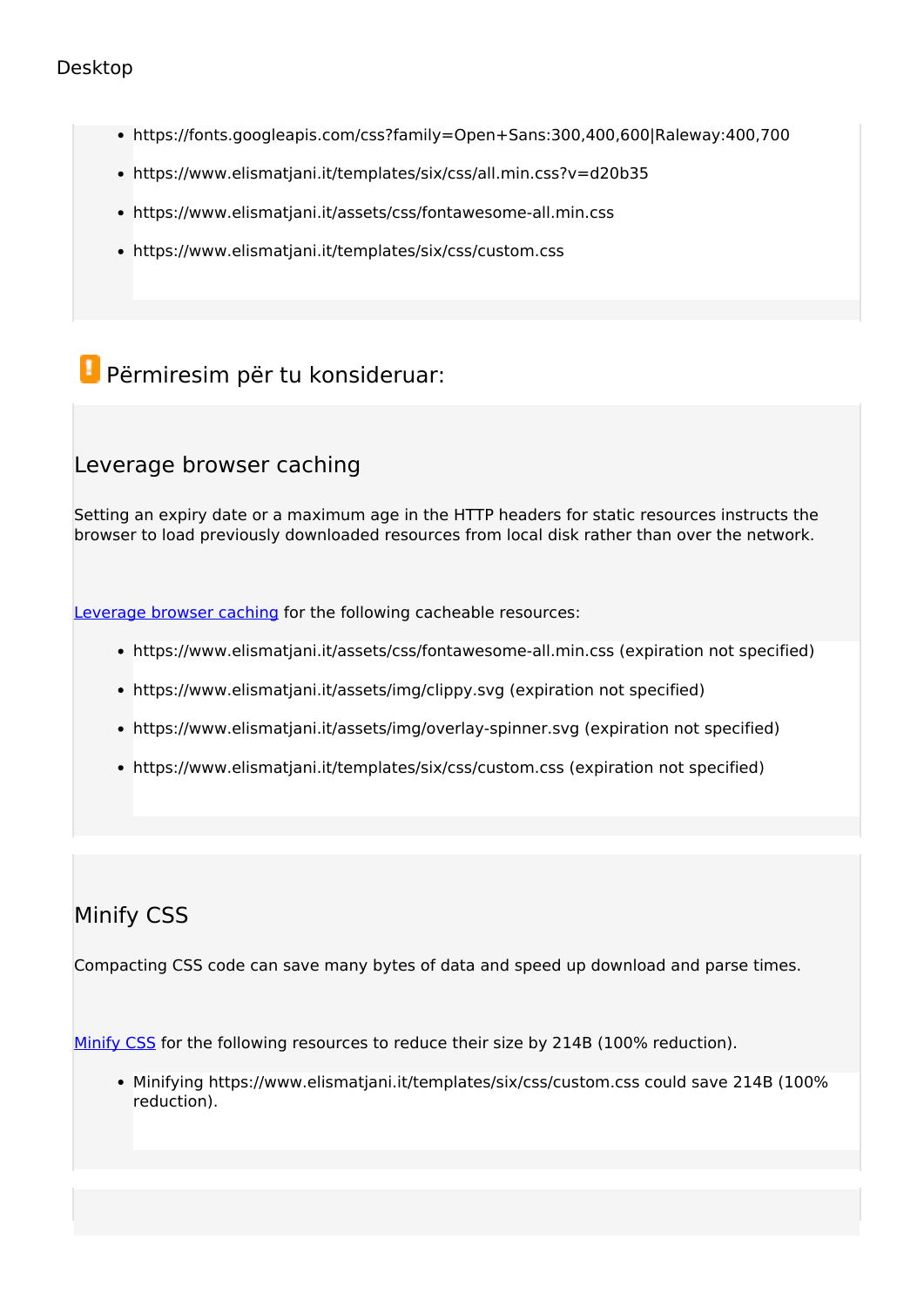# **Desktop**

#### **Minify HTML**

Compacting HTML code, including any inline JavaScript and CSS contained in it, can save many bytes of data and speed up download and parse times.

[Minify HTML](http://test.al/redirect.php?url=https%3A%2F%2Fdevelopers.google.com%2Fspeed%2Fdocs%2Finsights%2FMinifyResources) for the following resources to reduce their size by 10.7KiB (50% reduction).

Minifying https://www.elismatjani.it/index.php could save 10.7KiB (50% reduction).

# **Optimize images**

Properly formatting and compressing images can save many bytes of data.

[Optimize the following images](http://test.al/redirect.php?url=https%3A%2F%2Fdevelopers.google.com%2Fspeed%2Fdocs%2Finsights%2FOptimizeImages) to reduce their size by 458B (29% reduction).

Compressing https://www.elismatjani.it/includes/verifyimage.php could save 458B (29% reduction).

# **Kalon 4 kontrolle**

## **Avoid landing page redirects**

Your page has no redirects. Learn more about [avoiding landing page redirects](http://test.al/redirect.php?url=https%3A%2F%2Fdevelopers.google.com%2Fspeed%2Fdocs%2Finsights%2FAvoidRedirects).

#### **Reduce server response time**

Your server responded quickly. Learn more about [server response time optimization](http://test.al/redirect.php?url=https%3A%2F%2Fdevelopers.google.com%2Fspeed%2Fdocs%2Finsights%2FServer).

**Minify JavaScript**